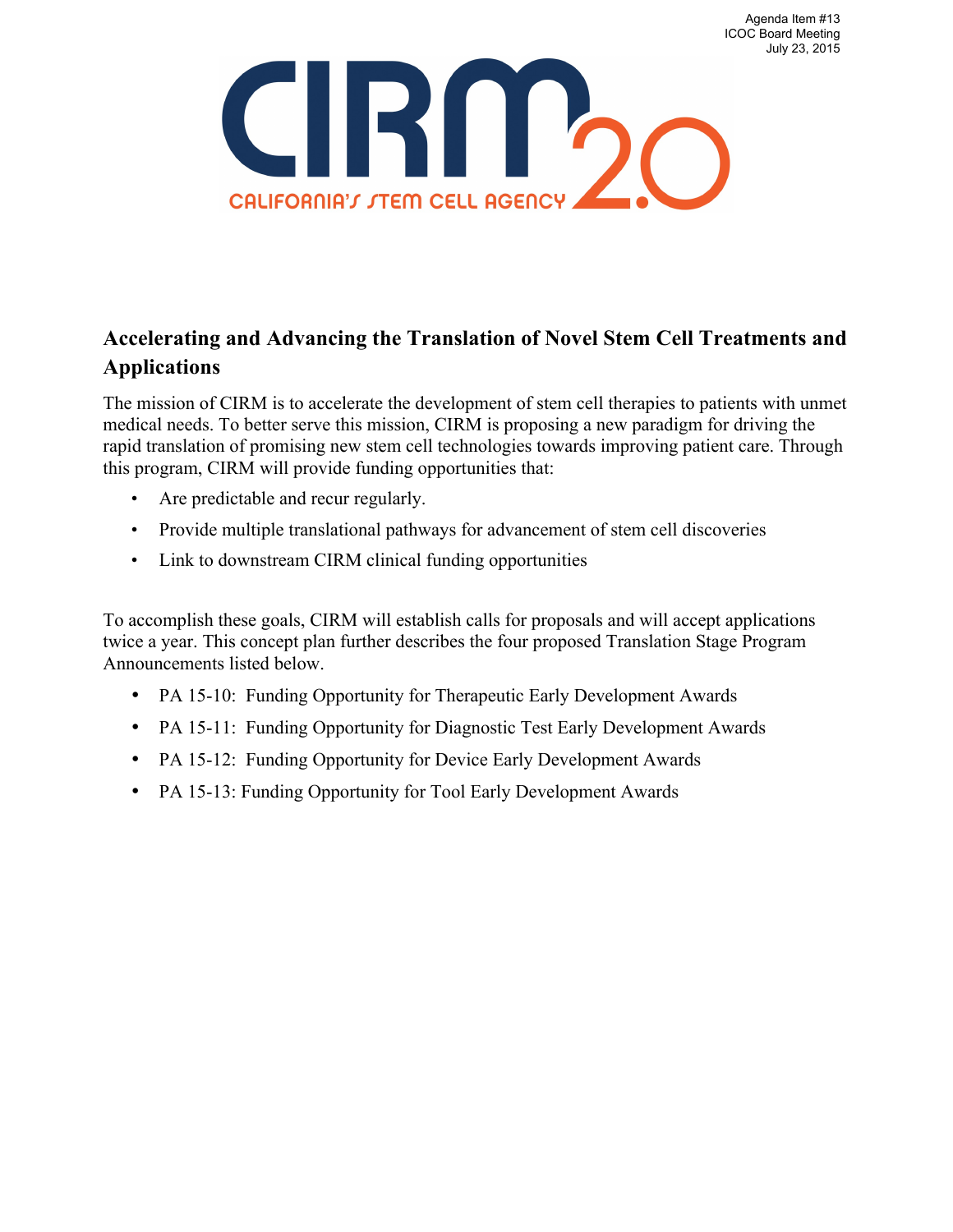

# **PA 15-10: TRANSLATION STAGE FUNDING OPPORTUNITY for THERAPEUTIC EARLY DEVELOPMENT AWARDS**

## **OBJECTIVE**

The objective of this funding opportunity is to enable completion of early preclinical development stage activities for a stem cell based therapeutic candidate. Completion of these activities will position the therapeutic candidate for initiation of pivotal IND-enabling preclinical studies for an IND filing with the FDA. CIRM expects projects under this program to advance rapidly and to be accomplished within 30 months and must be adequately justified.

For projects that are developing a cell-based therapy, a combination product including a cell therapy component, or an eligible biologic, the **objective** is to conduct a well prepared pre-IND meeting resulting in correspondence from the FDA confirming agreement with the IND-enabling preclinical plan.

For projects that are developing an eligible small molecule candidate, the **objective** is to complete, with the lead candidate, activities that will enable initiation of pivotal IND-enabling preclinical studies for an IND filing with the FDA.

## **AWARD INFORMATION**

#### **What is the CIRM project funding and project term?**

- CIRM will fund direct project costs of up to \$5M per award for projects where the therapeutic candidate includes a cell therapy, or direct project costs up to \$2.5M where the therapeutic candidate is a small molecule. Project costs must be well justified.
- The project period is up to 30 months and must be adequately justified.

#### **What activities will CIRM support?**

CIRM funds will support the following activities under this opportunity:

- All activities necessary to ready a single therapeutic candidate for pivotal IND-enabling preclinical studies including:
	- Preparation of cGMP-compliant Master and Working cell banks
	- Assay development and qualification (e.g. in-process and release assays, stability, activity and immunogenicity assays)
	- Stability studies
	- Process development and transfer to manufacturing
	- Candidate production to support early preclinical development studies
	- Biomarker development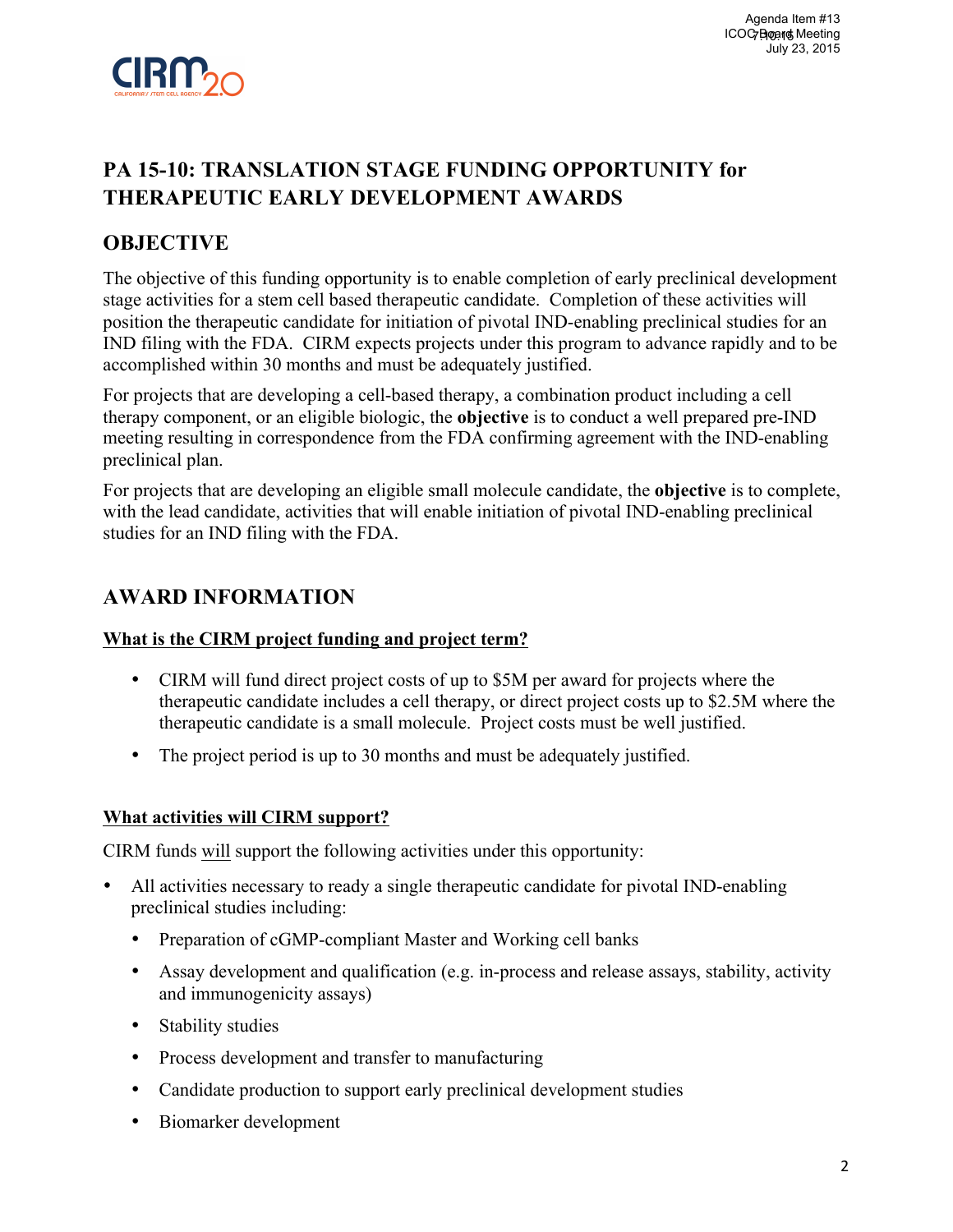

- Conduct of non-clinical studies including pharmacodynamic, pharmacokinetic (cell biodistribution/fate), immunogenicity and mechanism of action (MOA) studies
- Studies to select dose, determine regimen and route of administration
- Pilot preclinical safety, toxicology and tumorigenicity studies
- Selection of indication, development of a clinical plan, including a clinical protocol synopsis and draft protocol, for a Phase 1 trial
- Preparation for and conduct of a Pre-IND meeting with the FDA

CIRM funds cannot be used to support the following activities under this opportunity:

- cGMP manufacturing to supply the intended Phase 1 clinical trial
- Clinical trial activities including start-up activities
- Studies for therapeutic candidate discovery including lead optimization

### **How will applications be reviewed?**

Should the demand for Early Development Awards exceed the capacity of a Grants Working Group (GWG) review session, members of the GWG will review applications in two stages. In the first stage, GWG members will conduct a pre-review of applications (called "Positive Selection", see Appendix) to advance a subset of applications to the second stage, which will involve a full review by the GWG.

## **How will funds be awarded?**

CIRM will disburse funds pursuant to a Notice of Award. Under the Grants Administration Policy for Discovery and Early Development Awards, Therapeutic Early Development awardees may elect to treat their award as a loan within the earlier of seven years or the submission of an application to the Food and Drug Administration for marketing authorization. If an awardee does not make this election, the award will be treated as a grant. Except for the first payment issued upon initiation of an award, payments will be disbursed semi-annually or at CIRM's option. Continued funding is contingent upon timely progress, as outlined in the project milestones and timeline established under the Notice of Award, and, when applicable, the ongoing ability of the applicant to fund its operations and to satisfy its co-funding commitment (see below).

## **ELIGIBILITY**

## **What types of projects are eligible for funding?**

To be eligible, the proposed project must satisfy the following requirements:

## **(1) The applicant must be ready to initiate work on the funded project within 90 days of approval.**

Given the urgency of CIRM's mission, all approved awardees must initiate work on the funded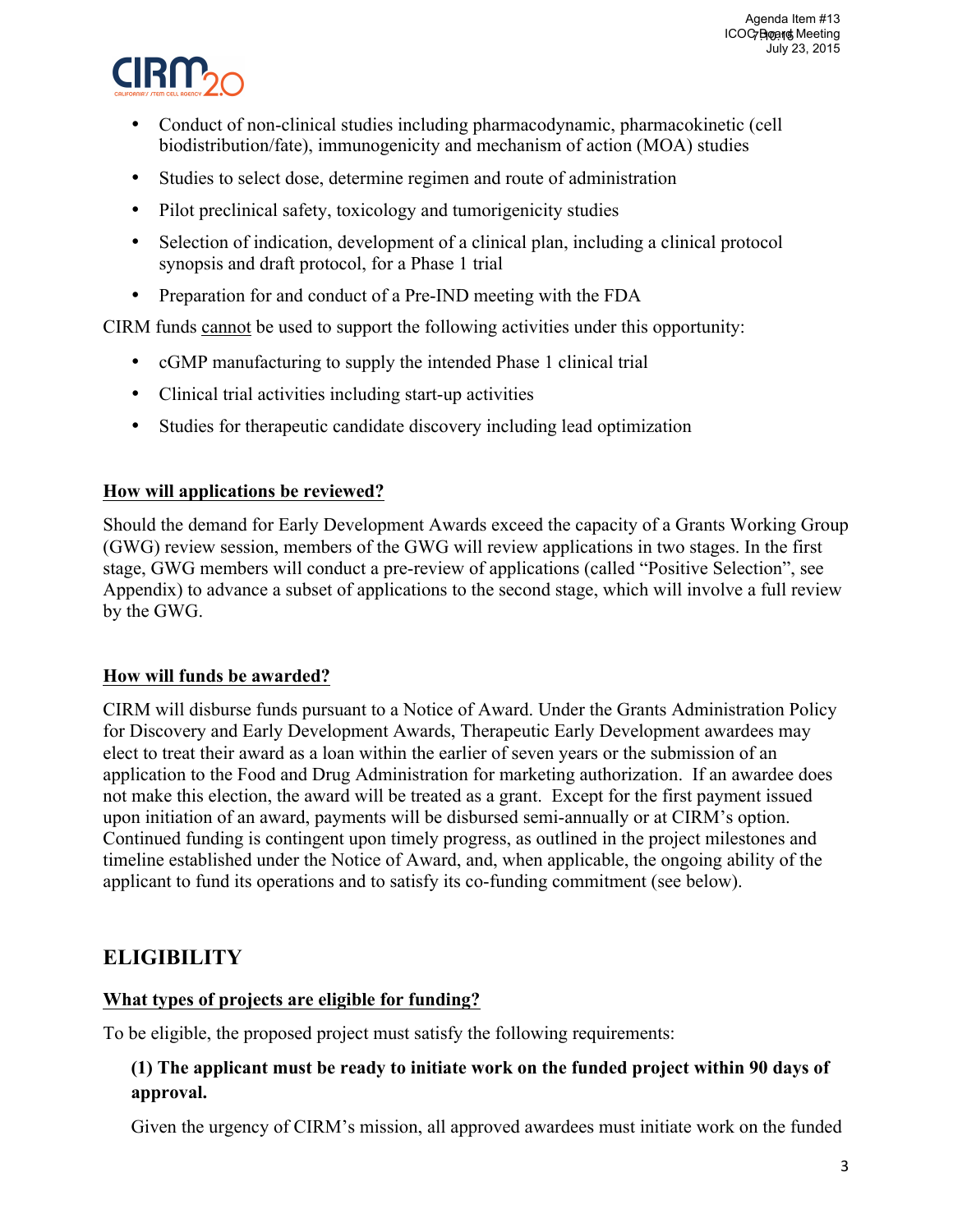

project within 90 days of approval and authorization for funding by the Application Review Subcommittee of the Independent Citizens' Oversight Committee.

Therefore, investigators should only apply when their program has reached the stage where all eligibility criteria are met.

### **(2) The applicant must propose studies with an eligible therapeutic candidate.**

CIRM will support preclinical studies that enable readiness to execute on the IND-enabling preclinical plan for a single IND filing with the FDA for a therapeutic candidate that is either:

- A cell therapy where human stem, progenitor cells or directly reprogrammed cells either compose the therapy or are used to manufacture the therapy. (Minimally manipulated bone marrow cells, minimally manipulated cord blood or unmodified hematopoietic stem cells (HSCs), are **not** eligible under this call.)
- A small molecule or biologic that (**i**) stimulates/recruits endogenous stem cells as the primary MOA for repair/regeneration OR specifically targets cancer stem cells as the primary MOA, and (**ii**) is being developed for a rare or unmet need unlikely to receive funding from other sources.

#### **(3) The therapeutic candidate must be at an appropriate stage of readiness.**

- Reproducible disease modifying activity must have been demonstrated with the lead candidate in preclinical model(s) relevant to the target indication(s)
- All projects developing an allogeneic cell therapy:
	- o Cells meet the donor eligibility requirements as described in "Guidance for Industry: Eligibility Determination for Donors of Human Cells, Tissues, and Cellular and Tissue-Based Products (August 2007)" http://www.fda.gov/BiologicsBloodVaccines/GuidanceComplianceRegulatoryInfor mation/Guidances/Tissue/ucm073964.htm OR, IF NOT:
	- o A plan is proposed to address the donor eligibility requirements

#### **(4) The project team must include an experienced Project Manager**

The project team must include a Project Manager who has experience in managing development programs and who is able to devote at least 50 percent effort to the project.

#### **(5) The applicant must demonstrate appropriate levels of co-funding.**

CIRM will require for-profit applicants to co-fund at least 20% of the total "Allowable Project Costs". Allowable Project Costs are those costs permitted under CIRM policies and regulations and include both direct and indirect costs. The sum of CIRM funds requested plus the cofunding contribution by the applicant make up the total Allowable Project Cost. Non-profit applicants may provide co-funding but it is only required when project costs are in excess of allowable CIRM award funding. The co-funding may come from any funding source arranged by the applicant but may not include "in-kind" or similar types of support. Documentation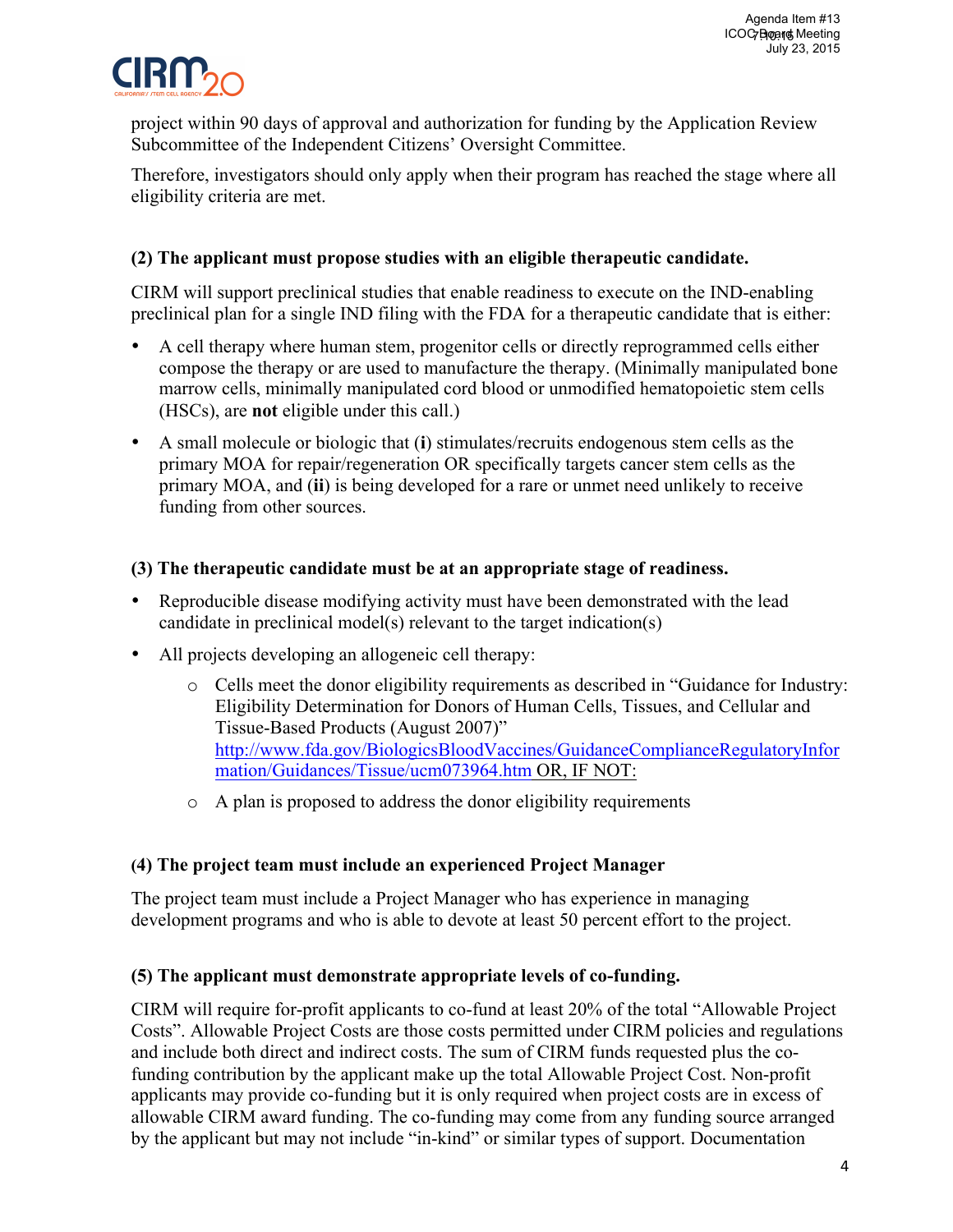

demonstrating the commitment of funds to cover the proposed co-funding amount must be provided at the time of application submission (e.g., copy of executed term sheet showing amount of co-funding, conditions, and source).

### **(6) For-profit organizations must demonstrate solvency**

For-profit organizations must provide documentation that shows 180 days cash on hand from date of application submission and the financial ability to meet the co-funding and contingency requirements for the term of the project. The determination of solvency will be made at CIRM's sole discretion.

## **Who can apply?**

### **California Based Organizations**

California Organizations (for-profit and non-profit) may use CIRM funds for eligible project costs incurred both in California and outside California. To qualify as a California organization, the organization must have >50% of its employees located in, and paid in, the state of California, and conduct the award activities from the California location.

### **Non-California Based Organizations**

Non-California organizations may also apply; however, CIRM funding can be used only for allowable expenditures incurred within California. The applicant must demonstrate by the application deadline a commitment of funds from other sources for project activities outside of California.

#### **Who can serve as the Principal Investigator (PI)?**

To be eligible, the PI must satisfy the following requirements:

- Must be an employee of the applicant organization
- Must commit at least 30 percent effort to working on the project (note: "project" includes both the CIRM-funded and applicant co-funded components). Any effort for which salary from CIRM is claimed must be expended in California
- Must be authorized by the applicant organization to conduct the research and assume the responsibilities of the PI
- Must not currently have another application pending review or approval under this funding opportunity

| <b>Applications Due</b> | March and September of each year.          |
|-------------------------|--------------------------------------------|
|                         | Specific dates and times will be posted on |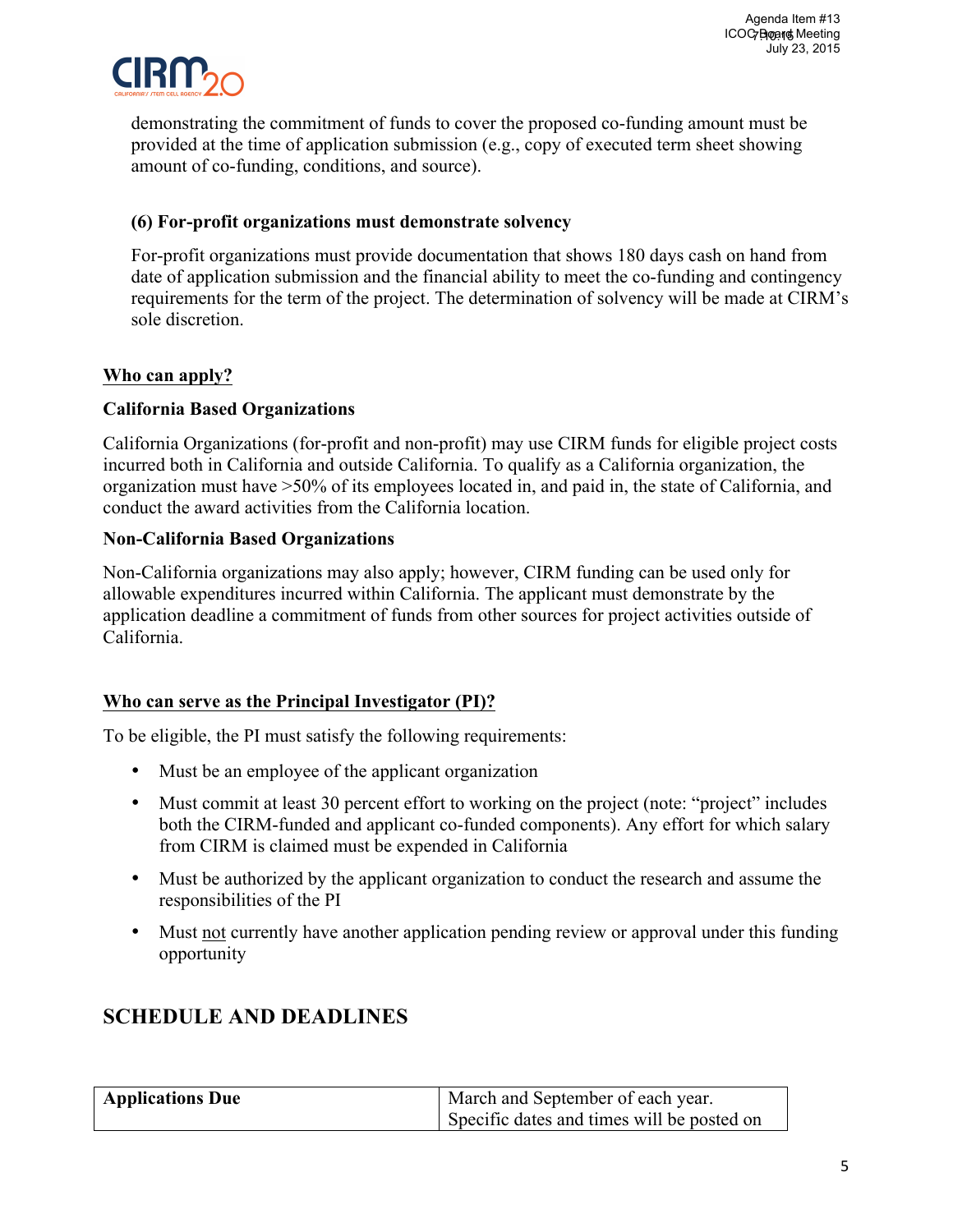

|                                          | the CIRM website                                |
|------------------------------------------|-------------------------------------------------|
| <b>Grants Working Group (GWG) Review</b> | Approximately 3 months post submission          |
| <b>ICOC Review and Approval</b>          | Approximately 5-6 months post submission        |
| <b>Award Start</b>                       | Must start within 3 months of award<br>approval |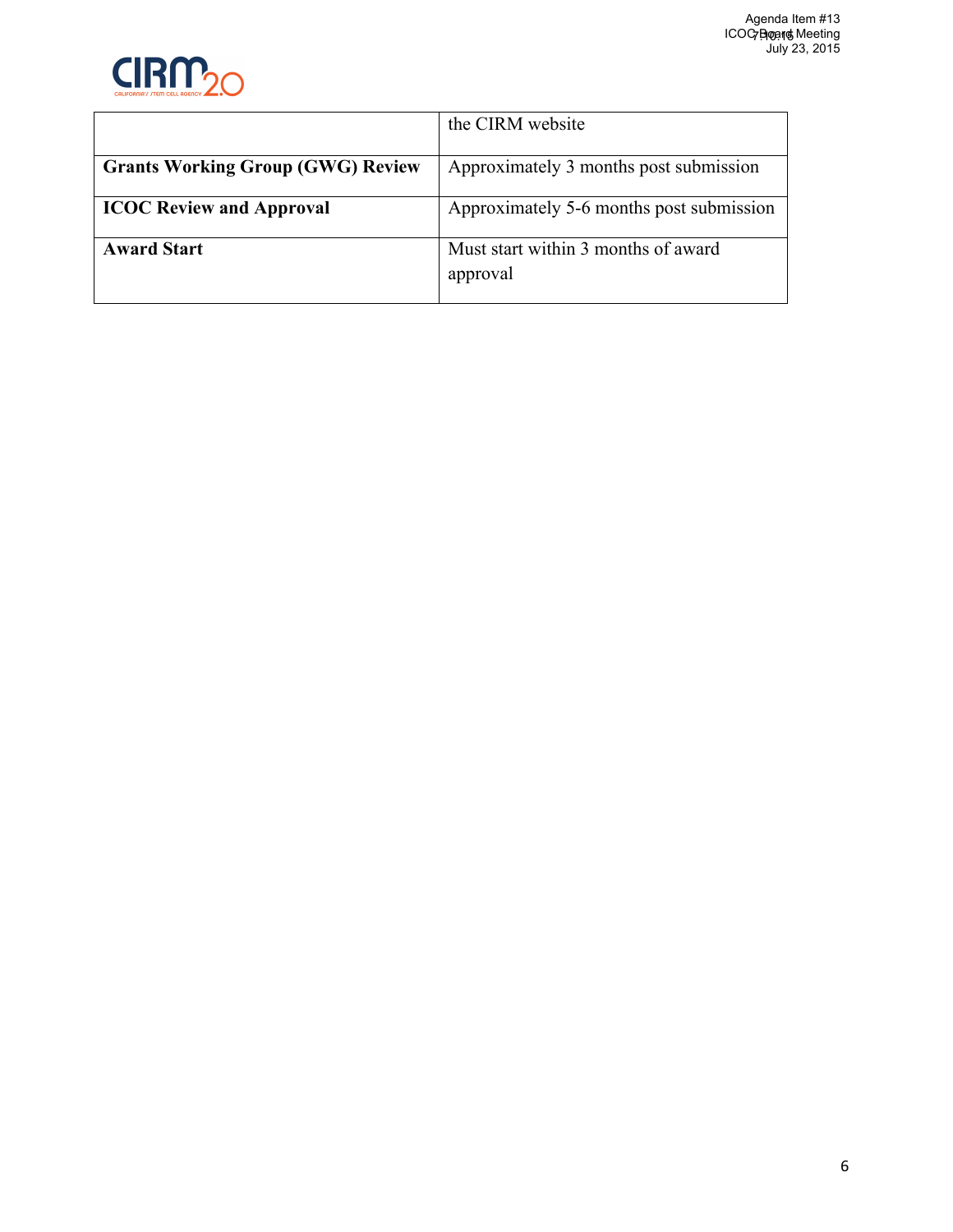

# **PA 15-11: TRANSLATION STAGE FUNDING OPPORTUNITY for DIAGNOSTIC TEST EARLY DEVELOPMENT AWARDS**

## **OBJECTIVE**

The objective of this funding opportunity is to enable completion of early stage development activities for diagnostic tests for patient screening, risk stratification, diagnosis, treatment selection or monitoring that are based on stem cells or critical for stem cell based therapy development or use. CIRM expects projects under this program to advance rapidly and to be accomplished within 24 months and must be adequately justified.

For projects that are developing a diagnostic test for multi-site commercial laboratory use, the **objective** is to conduct a well-prepared Pre-Investigational Device Exemption (Pre-IDE) or comparable Pre- Submission meeting\* with the FDA resulting in correspondence from the FDA indicating agreement on the Clinical Plan and Intended Use to enable filing for clearance/approval to market under a Premarket Notification 510(k) or a Premarket Approval (PMA).

For projects that are developing a diagnostic test for a single commercial reference lab use, the **objective** is to complete activities to achieve acceptance of a well-prepared CLIA (Clinical Laboratory Improvement Amendments) analytical validation/verification report and clinical validation plan to enable diagnostic test launch.

\*(http://www.fda.gov/downloads/MedicalDevices/DeviceRegulationandGuidance/GuidanceDocum ents/UCM311176.pdf)

## **AWARD INFORMATION**

## **What is the CIRM project funding and project term?**

- CIRM will fund direct project costs of up to \$1.2M per award. Project costs must be well justified.
- The project period is up to 24 months and must be adequately justified.

## **What activities will CIRM support?**

CIRM funds will support the following activities under this opportunity:

- Evaluation and verification of unmet medical and user needs
- Implementation of Design Control including initiation and maintenance of Design History File
- Implementation of risk analysis and risk management
- Diagnostic product design development including assay, software development and optimization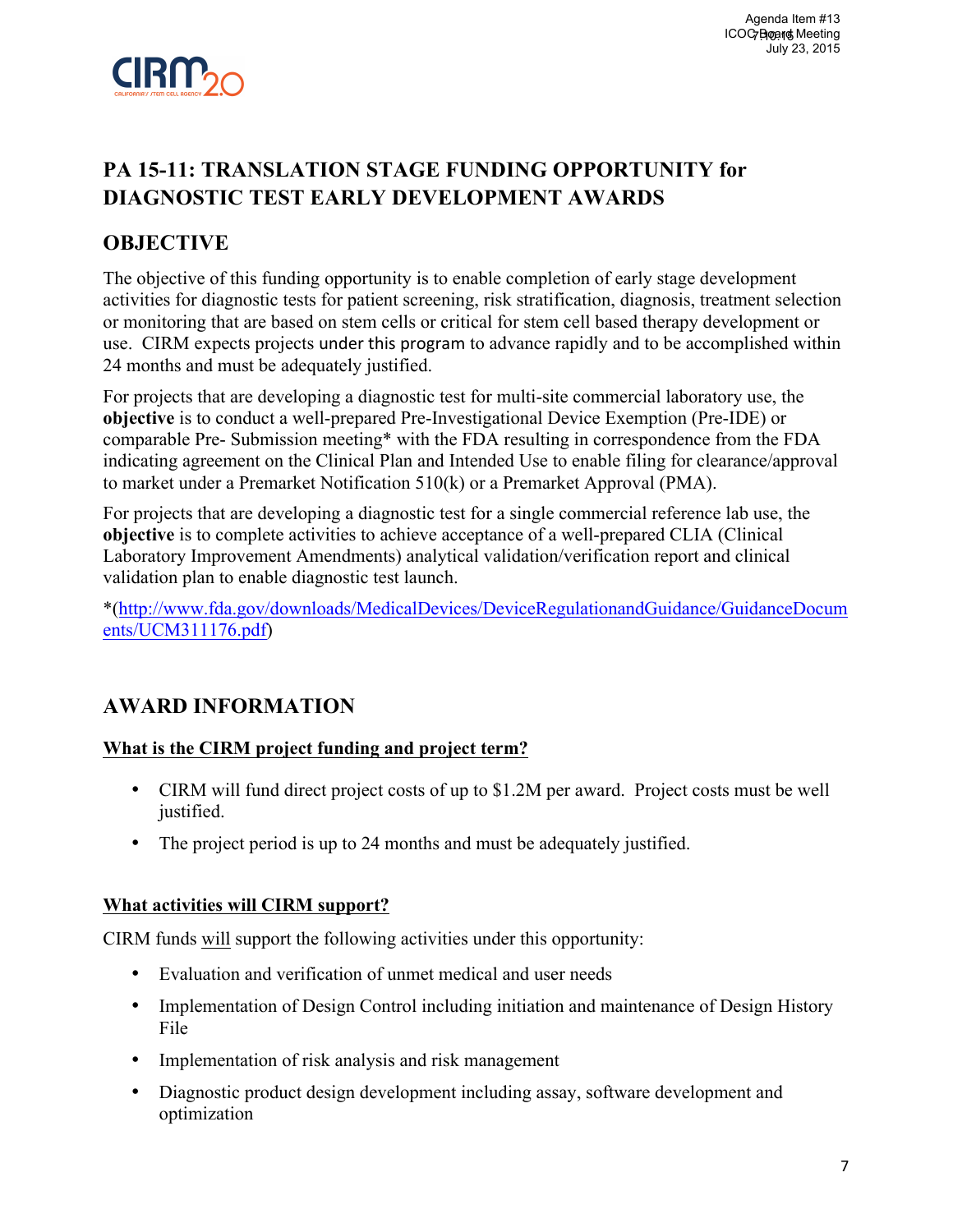

- Development of design verification and validation protocols
- Initial verification and validation testing
- Demonstration of sensitivity, specificity, reproducibility and accuracy adequate for intended use
- Testing with optimized assay of sufficient well characterized clinical samples to confirm performance adequate for intended use
- Determination/evaluation of intended use, regulatory path and clinical plan
- Development of clinical (validation/verification) protocols
- Development of a full validation report of test performance characteristics
- Development of manufacturing plan
- Preparation for and conduct of Pre-IDE (or other Pre-Submission) meeting(s) with the FDA (http://www.fda.gov/downloads/MedicalDevices/DeviceRegulationandGuidance/Guidance Documents/UCM311176.pdf)

CIRM funds cannot be used to support the following activities under this opportunity:

- Implementation of manufacturing of final diagnostic product design to meet applicable regulatory requirements
- Conduct of final verification, validation testing
- Clinical studies required for marketing approval
- Biomarker, technology discovery, candidate test discovery

#### **How will applications be reviewed?**

Should the demand for Early Development Awards exceed the capacity of a Grants Working Group (GWG) review session, members of the GWG will review applications in two stages. In the first stage, GWG members will conduct a pre-review of applications (called "Positive Selection", see Appendix) to advance a subset of applications to the second stage, which will involve a full review by the GWG.

#### **How will funds be awarded?**

CIRM will disburse funds pursuant to a Notice of Award. Under the Grants Administration Policy for Discovery and Early Development Awards, Diagnostic Test Early Development awardees may elect to treat their award as a loan, within the earlier of three years or the submission of an application to the Food and Drug Administration for marketing notification or authorization or the transfer of the test to a CLIA laboratory for validation and launch. If an awardee does not make this election, the award will be treated as a grant. Except for the first payment issued upon initiation of an award, payments will be disbursed semi-annually or at CIRM's option. Continued funding is contingent upon timely progress, as outlined in the project milestones and timeline established under the Notice of Award, and, when applicable, the on-going ability of the applicant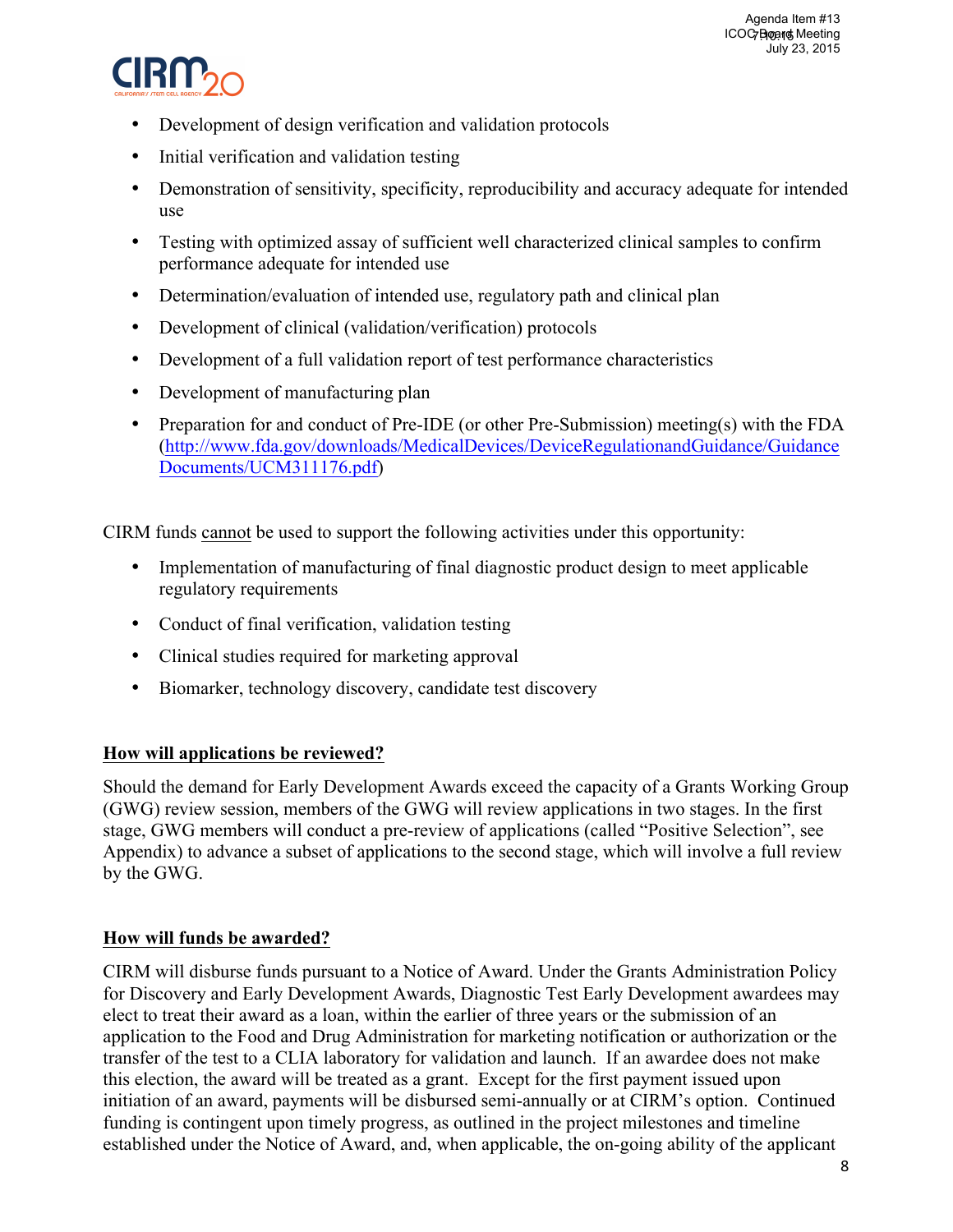

to fund its operations and to satisfy its co-funding commitment (see below).

# **ELIGIBILITY**

## **What types of projects are eligible for funding?**

To be eligible, the proposed project must satisfy the following requirements:

## **(1) The applicant must be ready to initiate work on the funded project within 90 days of approval.**

Given the urgency of CIRM's mission, all approved awardees must initiate work on the funded project within 90 days of approval and authorization for funding by the Application Review Subcommittee of the Independent Citizens' Oversight Committee.

Therefore, investigators should only apply when their program has reached the stage where all eligibility criteria are met.

### **(2) The applicant must propose studies with an eligible candidate.**

CIRM will support studies on a candidate diagnostic test for patient screening, risk stratification, diagnosis, treatment selection or monitoring that will be regulated by the FDA or under CLIA:

- Where stem, progenitor or directly reprogrammed cells either comprise the test or are used to manufacture the test OR
- Where the diagnostic test is being developed for an intended use with human stem, progenitor or directly reprogrammed cells OR
- Where the intended use of the diagnostic test addresses a critical bottleneck to translation, clinical development or use of stem cell therapies AND where testing with human stem, progenitor or directly reprogrammed cells confirms the utility of the diagnostic test for stem cell based therapy development or use.

#### **(3) The candidate must be at an appropriate stage of readiness.**

Proof of concept studies with a prototype test (technology, biomarker(s)) must have demonstrated that the analyte(s) can be measured at biologically relevant levels for the intended clinical use in sufficient samples to distinguish relevant differences within the target population.

## **(4) The project team must include an experienced Project Manager**

The project team must include a Project Manager who has experience in managing development programs and who is able to devote at least 50 percent effort to the project.

#### **(5) The applicant must demonstrate appropriate levels of co-funding.**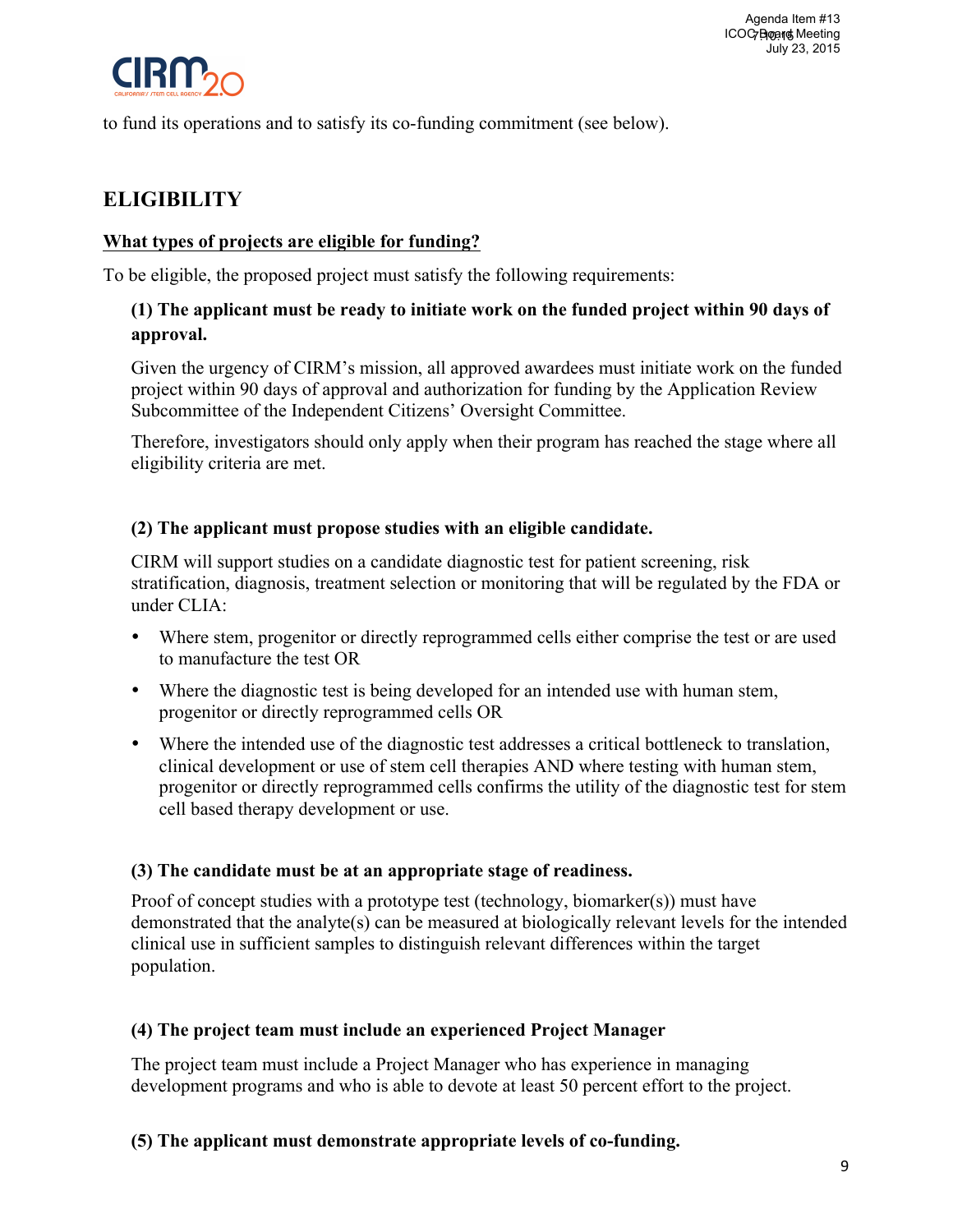

CIRM will require for-profit applicants to co-fund at least 20% of the total "Allowable Project Costs". Allowable Project Costs are those costs permitted under CIRM policies and regulations and include both direct and indirect costs. The sum of CIRM funds requested plus the cofunding contribution by the applicant make up the total Allowable Project Cost. Non-profit applicants may provide co-funding but it is only required when project costs are in excess of allowable CIRM award funding. The co-funding may come from any funding source arranged by the applicant but may not include "in-kind" or similar types of support. Documentation demonstrating the commitment of funds to cover the proposed co-funding amount must be provided at the time of application submission (e.g., copy of executed term sheet showing amount of co-funding, conditions, and source).

### **(6) For-profit organizations must demonstrate solvency**

For-profit organizations must provide documentation that shows 180 days cash on hand from date of application submission and the financial ability to meet the co-funding and contingency requirements for the term of the project. The determination of solvency will be made at CIRM's sole discretion.

## **Who can apply?**

### **California Based Organizations**

California Organizations (for-profit and non-profit) may use CIRM funds for eligible project costs incurred both in California and outside California. To qualify as a California organization, the organization must have >50% of its employees located in, and paid in, the state of California, and conduct the award activities from the California location.

#### **Non-California Based Organizations**

Non-California organizations may also apply; however, CIRM funding can be used only for allowable expenditures incurred within California. The applicant must demonstrate by the application deadline a commitment of funds from other sources for project activities outside of California.

## **Who can serve as the Principal Investigator (PI)?**

To be eligible, the PI must satisfy the following requirements:

- Must be an employee of the applicant organization
- Must commit at least 30 percent effort to working on the project (note: "project" includes both the CIRM-funded and applicant co-funded components). Any effort for which salary from CIRM is claimed must be expended in California
- Must be authorized by the applicant organization to conduct the research and assume the responsibilities of the PI
- Must not currently have another application pending review or approval under this funding opportunity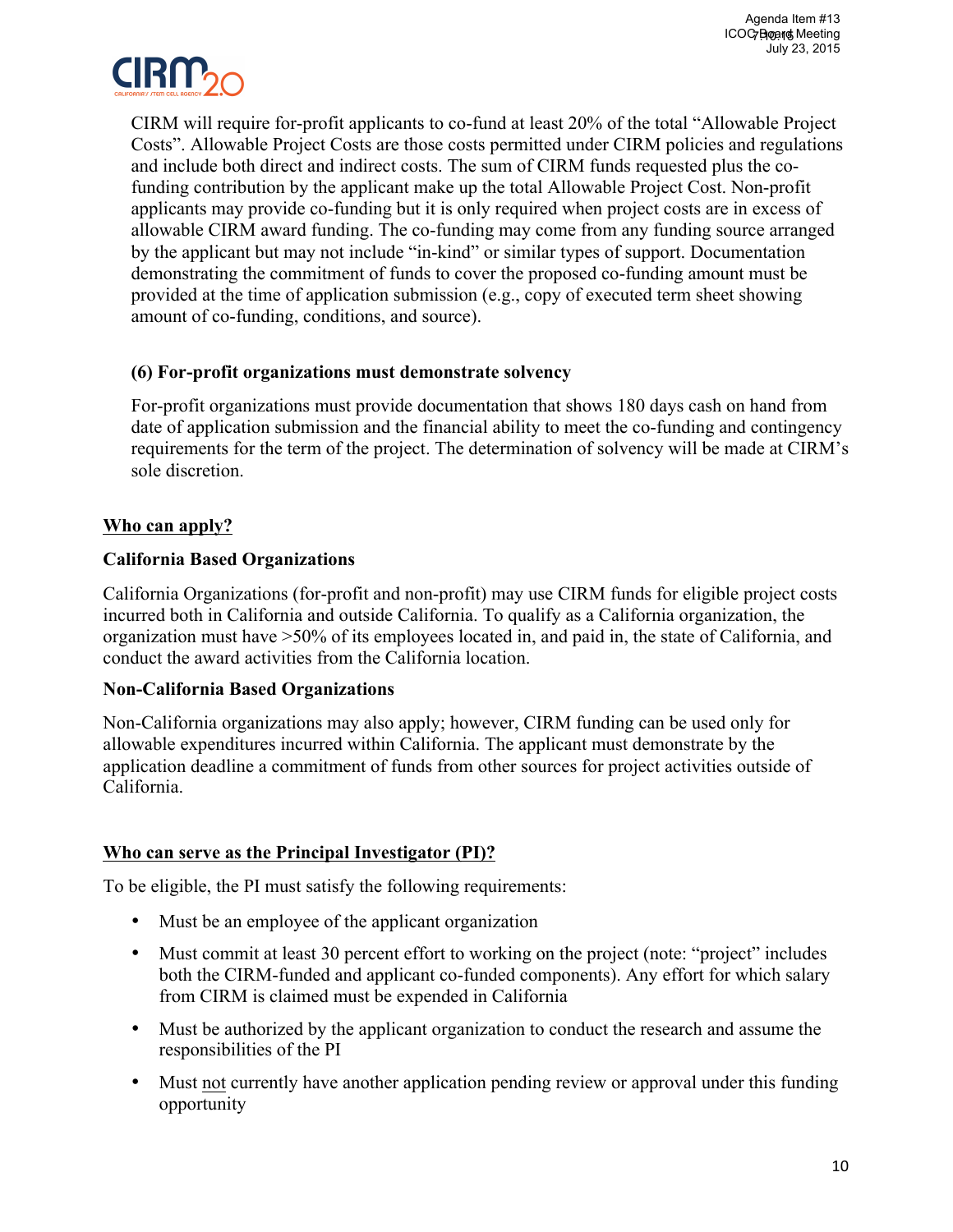

| <b>Applications Due</b>                  | March and September of each year.<br>Specific dates and times will be posted on<br>the CIRM website |
|------------------------------------------|-----------------------------------------------------------------------------------------------------|
| <b>Grants Working Group (GWG) Review</b> | Approximately 3 months post submission                                                              |
| <b>ICOC Review and Approval</b>          | Approximately 5-6 months post submission                                                            |
| <b>Award Start</b>                       | Must start within 3 months of award<br>approval                                                     |
|                                          |                                                                                                     |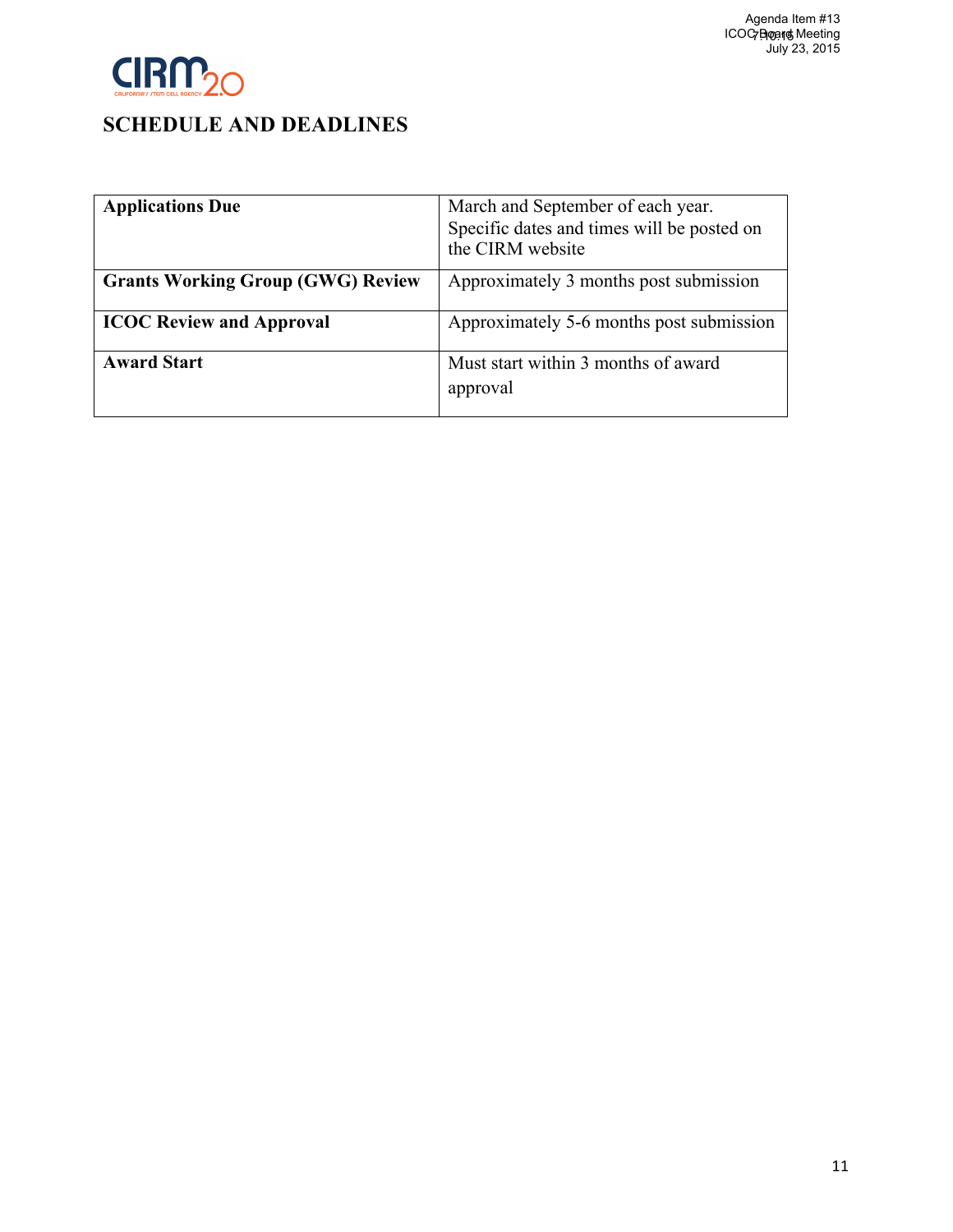

# **PA 15-12: TRANSLATION STAGE FUNDING OPPORTUNITY for DEVICE EARLY DEVELOPMENT AWARDS**

## **OBJECTIVE**

The objective of this funding opportunity is to enable completion of early stage development activities for a medical device that is critical for stem cell based therapy development or use and is subject to FDA regulation and approval for marketing either under a Premarket Notification 510(k), a Premarket Approval (PMA) or within a Biologics License Application (BLA). CIRM expects projects under this program to advance rapidly and to be accomplished within 24 months and must be adequately justified.

For projects that are developing a significant risk medical device that is new or not approved for a given use where clinical trials are required, the **objective** is to conduct a well-prepared Pre-Investigational Device Exemption (Pre-IDE) meeting with the FDA resulting in correspondence from the FDA confirming agreement with the IDE-enabling preclinical plan.

For projects that are developing a non-significant risk or Class II medical device that is new or not approved for a given use, the **objective** is to conduct a well-prepared Pre-Submission\* meeting with the FDA resulting in correspondence from the FDA indicating agreement on the Clinical Plan and Intended Use to enable filing for clearance/approval to market under a 510(k) or a (PMA).

\*(http://www.fda.gov/downloads/MedicalDevices/DeviceRegulationandGuidance/GuidanceDocum ents/UCM311176.pdf)

## **AWARD INFORMATION**

## **What is the CIRM project funding and project term?**

- CIRM will fund direct project costs of up to \$2M per award. Project costs must be well justified.
- The project period is up to 24 months and must be adequately justified.

#### **What activities will CIRM support?**

CIRM funds will support the following activities under this opportunity:

- Evaluation and verification of unmet medical and user needs
- Implementation of Design Control including initiation and maintenance of Design History File
- Implementation of risk analysis and risk management
- Device product design development including prototype optimization, and testing to demonstrate technical feasibility
- Development of design verification and validation protocols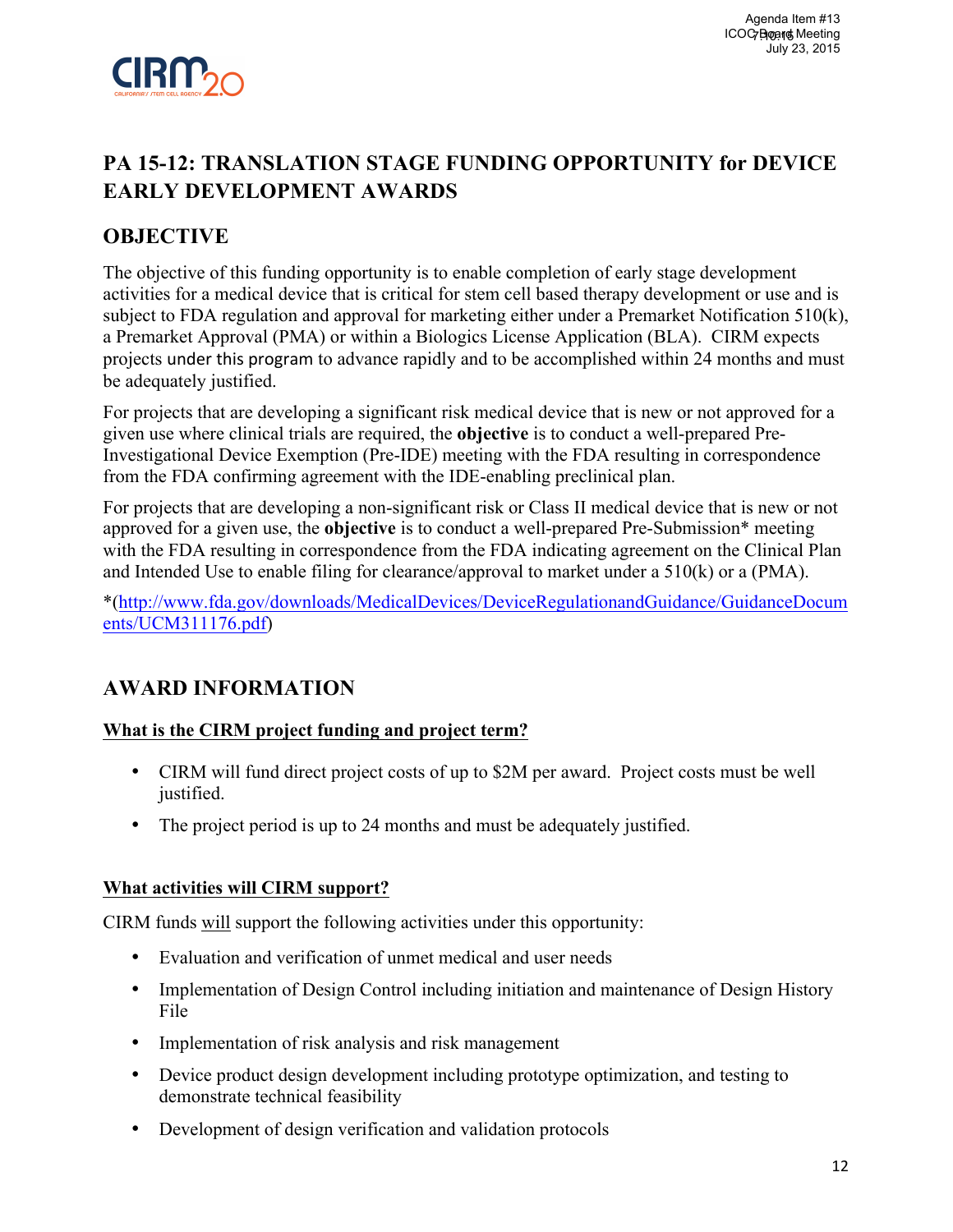

- Initial verification and validation testing
- Determination/evaluation of intended use, regulatory path and clinical plan
- Development of clinical (validation/verification) protocols
- Development of a full validation report of test performance characteristics
- Development of manufacturing plan
- Preparation for and conduct of Pre-IDE (or other Pre-Submission) meeting(s) with the FDA (http://www.fda.gov/downloads/MedicalDevices/DeviceRegulationandGuidance/Guidance Documents/UCM311176.pdf)

CIRM funds cannot be used to support the following activities under this opportunity:

- Implementation of manufacturing process of locked device design that meets applicable regulatory requirements
- Conduct of final verification, validation testing
- Manufacturing to supply clinical studies and product launch
- Clinical studies required for marketing approval
- Technology discovery, device discovery

## **How will applications be reviewed?**

Should the demand for Early Development Awards exceed the capacity of a Grants Working Group (GWG) review session, members of the GWG will review applications in two stages. In the first stage, GWG members will conduct a pre-review of applications (called "Positive Selection", see Appendix) to advance a subset of applications to the second stage, which will involve a full review by the GWG.

## **How will funds be awarded?**

CIRM will disburse funds pursuant to a Notice of Award. Under the Grants Administration Policy for Discovery and Early Development Awards, Device Early Development awardees may elect to treat their award as a loan within the earlier of four years or the submission of an application to the Food and Drug Administration for marketing notification or authorization. If an awardee does not make this election, the award will be treated as a grant. Except for the first payment issued upon initiation of an award, payments will be disbursed semi-annually or at CIRM's option. Continued funding is contingent upon timely progress, as outlined in the project milestones and timeline established under the Notice of Award, and, when applicable, the on-going ability of the applicant to fund its operations and to satisfy its co-funding commitment (see below).

## **ELIGIBILITY**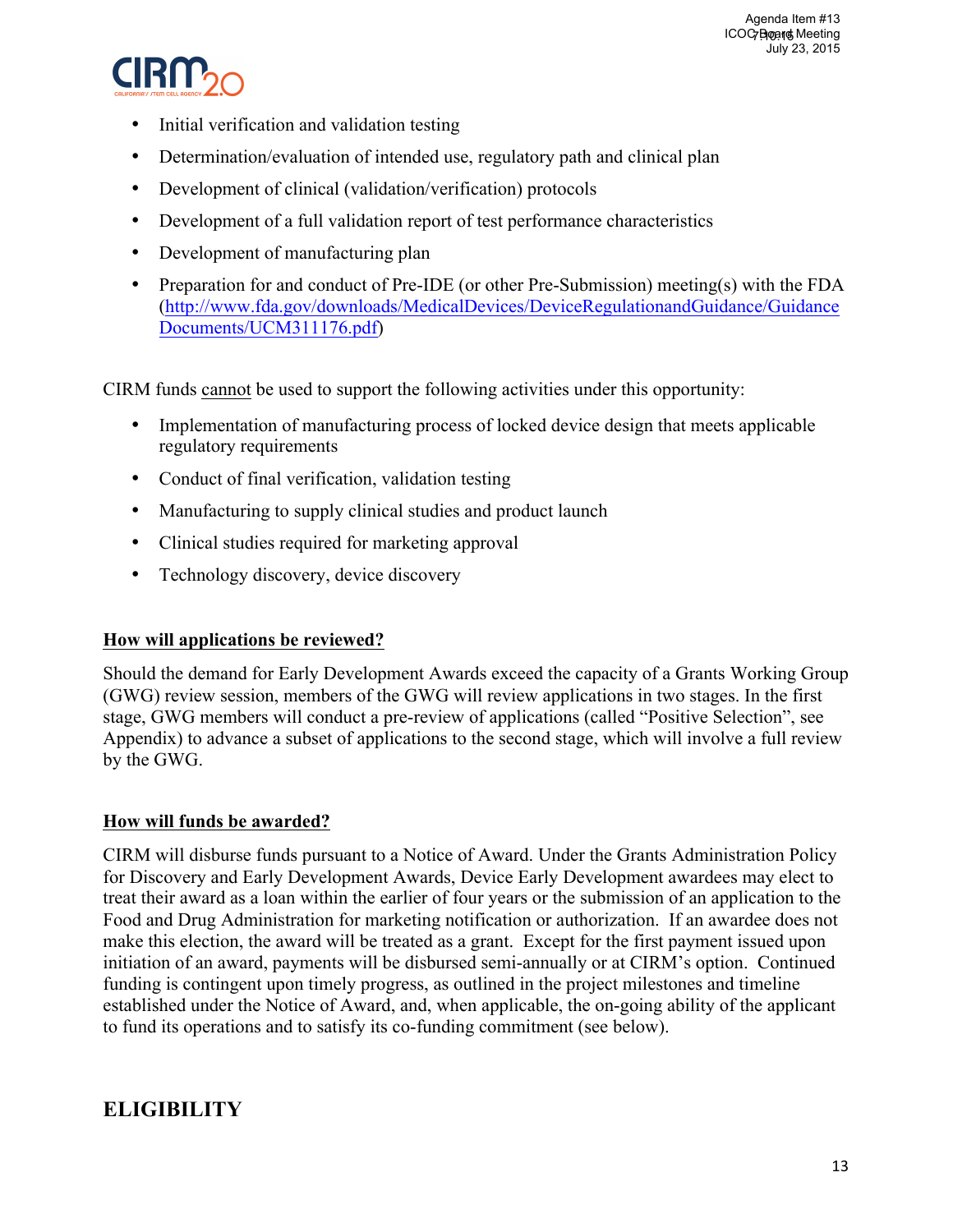

### **What types of projects are eligible for funding?**

To be eligible, the proposed project must satisfy the following requirements:

## **(1) The applicant must be ready to initiate work on the funded project within 90 days of approval.**

Given the urgency of CIRM's mission, all approved awardees must initiate work on the funded project within 90 days of approval and authorization for funding by the Application Review Subcommittee of the Independent Citizens' Oversight Committee.

Therefore, investigators should only apply when their program has reached the stage where all eligibility criteria are met.

### **(2) The applicant must propose studies with an eligible candidate.**

CIRM will support studies on a candidate device intended for use in the cure, mitigation, treatment or prevention of disease that will be regulated by the FDA:

- Where the device is being developed for an intended use with human stem, progenitor or directly reprogrammed cells OR
- Where the device is being developed for an intended use that addresses a critical bottleneck to translation, clinical development or use of stem cell therapies AND where testing with human stem, progenitor or directly reprogrammed cells confirms the utility of the device for stem cell based therapy development or use.

## **(3) The candidate must be at an appropriate stage of readiness.**

Proof of concept studies with a prototype device (candidate) must have demonstrated feasibility to meet initial performance criteria in test model(s) relevant to the intended use.

## **(4) The project team must include an experienced Project Manager**

The project team must include a Project Manager who has experience in managing development programs and who is able to devote at least 50 percent effort to the project.

## **(5) The applicant must demonstrate appropriate levels of co-funding.**

CIRM will require for-profit applicants to co-fund at least 20% of the total "Allowable Project Costs". Allowable Project Costs are those costs permitted under CIRM policies and regulations and include both direct and indirect costs. The sum of CIRM funds requested plus the cofunding contribution by the applicant make up the total Allowable Project Cost. Non-profit applicants may provide co-funding but it is only required when project costs are in excess of allowable CIRM award funding. The co-funding may come from any funding source arranged by the applicant but may not include "in-kind" or similar types of support. Documentation demonstrating the commitment of funds to cover the proposed co-funding amount must be provided at the time of application submission (e.g., copy of executed term sheet showing amount of co-funding, conditions, and source).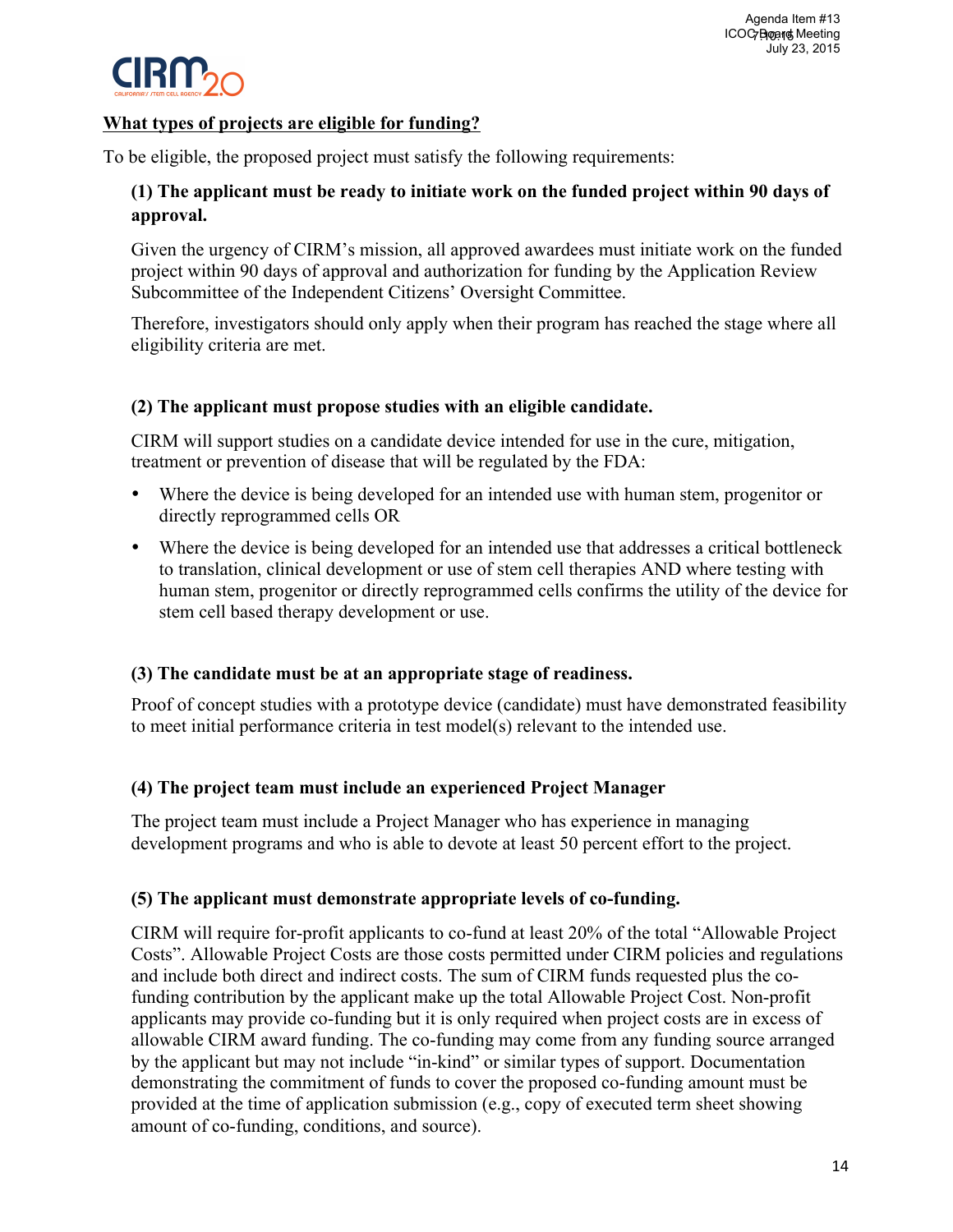

#### **(6) For-profit organizations must demonstrate solvency**

For-profit organizations must provide documentation that shows 180 days cash on hand from date of application submission and the financial ability to meet the co-funding and contingency requirements for the term of the project. The determination of solvency will be made at CIRM's sole discretion.

#### **Who can apply?**

#### **California Based Organizations**

California Organizations (for-profit and non-profit) may use CIRM funds for eligible project costs incurred both in California and outside California. To qualify as a California organization, the organization must have >50% of its employees located in, and paid in, the state of California, and conduct the award activities from the California location.

#### **Non-California Based Organizations**

Non-California organizations may also apply; however, CIRM funding can be used only for allowable expenditures incurred within California. The applicant must demonstrate by the application deadline a commitment of funds from other sources for project activities outside of California.

#### **Who can serve as the Principal Investigator (PI)?**

To be eligible, the PI must satisfy the following requirements:

- Must be an employee of the applicant organization
- Must commit at least 30 percent effort to working on the project (note: "project" includes both the CIRM-funded and applicant co-funded components). Any effort for which salary from CIRM is claimed must be expended in California
- Must be authorized by the applicant organization to conduct the research and assume the responsibilities of the PI
- Must not currently have another application pending review or approval under this funding opportunity

| <b>Applications Due</b>                  | March and September of each year.<br>Specific dates and times will be posted on<br>the CIRM website. |
|------------------------------------------|------------------------------------------------------------------------------------------------------|
| <b>Grants Working Group (GWG) Review</b> | Approximately 3 months post submission                                                               |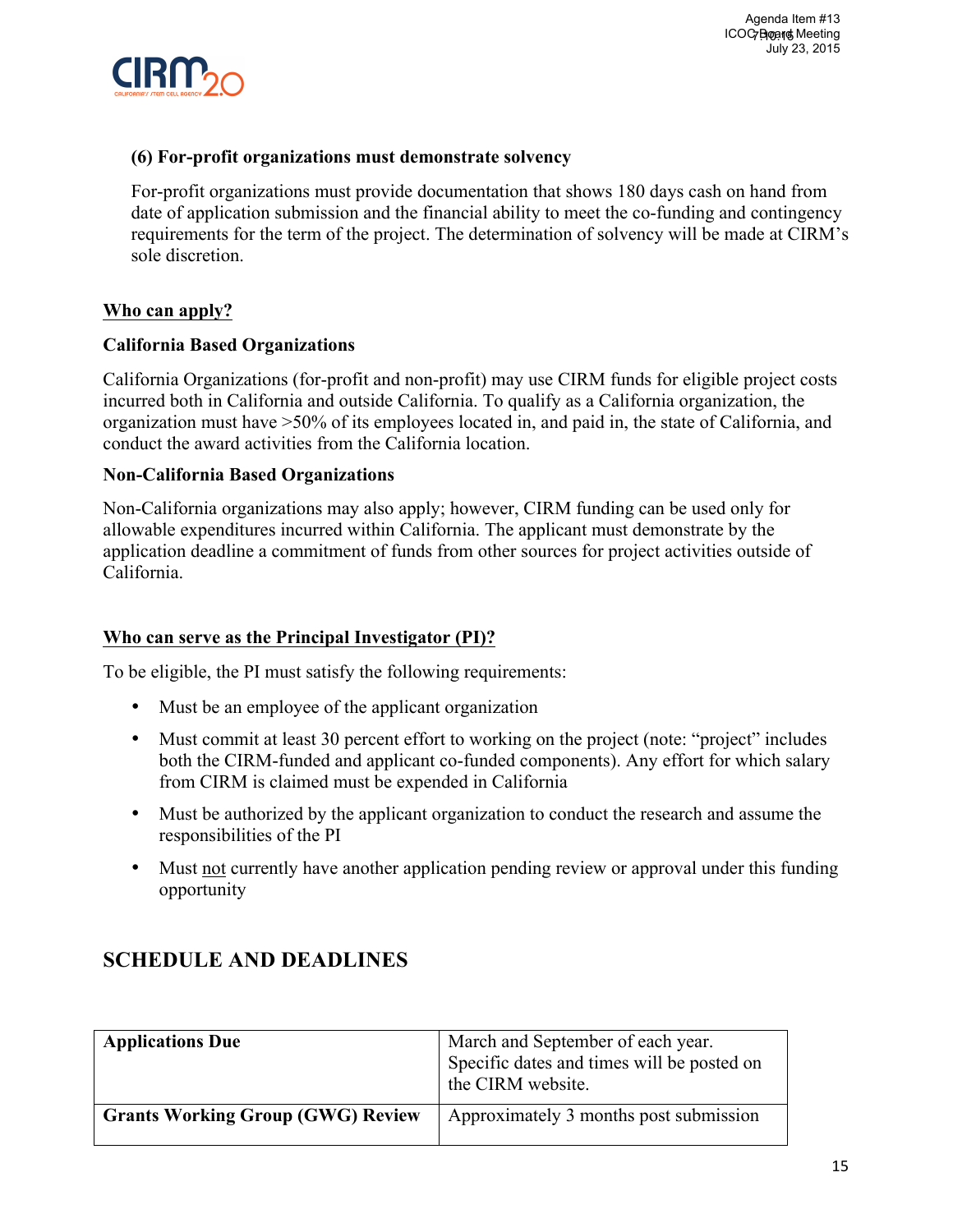

| <b>ICOC Review and Approval</b> | Approximately 5-6 months post submission        |
|---------------------------------|-------------------------------------------------|
| <b>Award Start</b>              | Must start within 3 months of award<br>approval |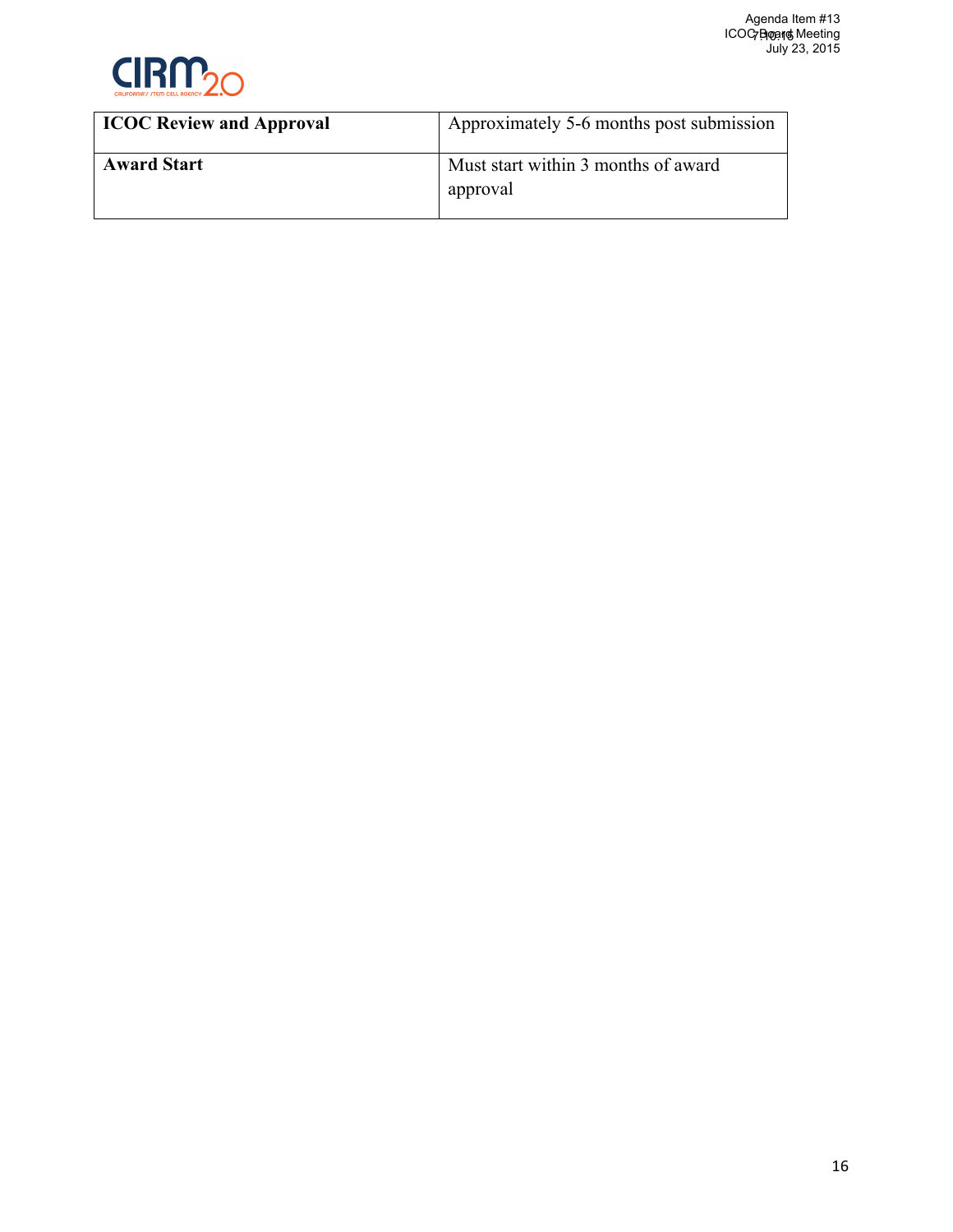

# **PA 15-13: TRANSLATION STAGE FUNDING OPPORTUNITY for TOOL EARLY DEVELOPMENT AWARDS**

## **OBJECTIVE**

The objective of this funding opportunity is to drive the rapid translation of novel tools for broad use that address critical bottlenecks to the discovery or development of stem cell based therapies and that are not subject to regulation by the FDA (Food and Drug Administration) or by the CMS (Centers for Medicare & Medicaid Services (CMS) under CLIA (Clinical Laboratory Improvement Amendments). CIRM expects projects under this program to advance rapidly and to be accomplished within 24 months and must be adequately justified.

For projects that are developing a novel tool for broad use, the **objective** is to achieve a tool that consistently, robustly and effectively meets performance characteristics required to address the bottleneck and that is ready to be transferred to manufacturing.

For projects that are developing a novel tool for commercialization, the **objective** is to achieve a tool that consistently, robustly and effectively meets performance characteristics required to address the bottleneck AND that is ready to be transferred to manufacturing.

## **AWARD INFORMATION**

#### **What is the CIRM project funding and project term?**

- CIRM will fund direct project costs of up to \$1M per award. Project costs must be well justified.
- The project period is up to 24 months and must be adequately justified.

#### **What activities will CIRM support?**

CIRM funds will support the following activities under this opportunity:

- Evaluation and verification of unmet need (bottleneck) to be addressed by this tool
- Continued evaluation and refinement of criteria that tool must meet to adequately address the unmet need
- Tool prototype optimization and testing to address criteria
- Determination of "final" tool and testing to show consistent, robust and effective performance against criteria

CIRM funds cannot be used to support the following activities under this opportunity:

- Development and implementation of manufacturing of "final" tool
- Conduct of final verification, validation testing
- Manufacturing to supply product launch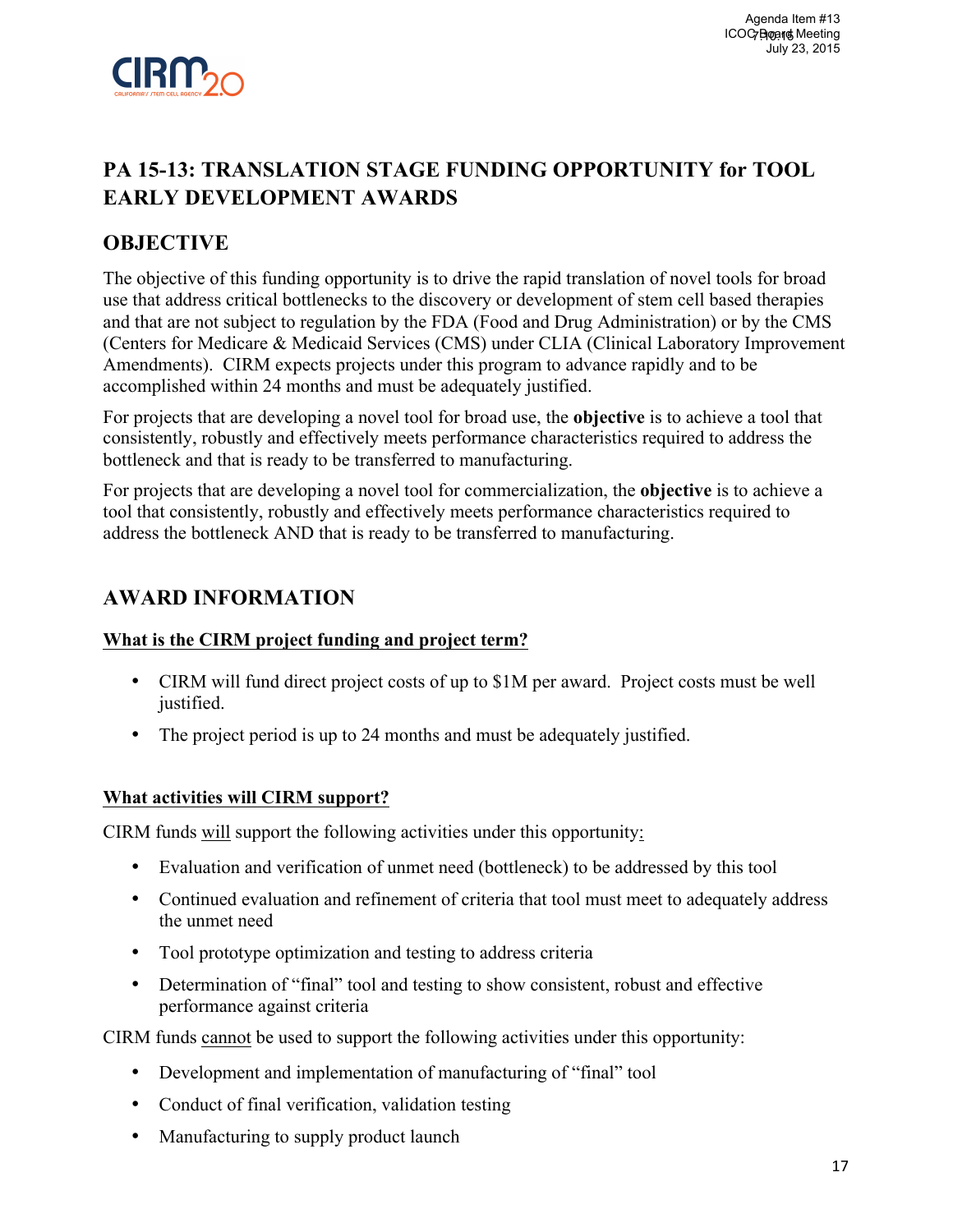

- Preparation for and conduct of clinical studies
- Technology discovery, tool discovery

## **How will applications be reviewed?**

Should the demand for Early Development Awards exceed the capacity of a Grants Working Group (GWG) review session, members of the GWG will review applications in two stages. In the first stage, GWG members will conduct a pre-review of applications (called "Positive Selection", see Appendix) to advance a subset of applications to the second stage, which will involve a full review by the GWG.

### **How will funds be awarded?**

CIRM will disburse funds pursuant to a Notice of Award. Except for the first payment issued upon initiation of an award, payments will be disbursed semi-annually or at CIRM's option. Continued funding is contingent upon timely progress, as outlined in the project milestones and timeline established under the Notice of Award, and, when applicable, the on-going ability of the applicant to fund its operations and to satisfy its co-funding commitment (see below).

## **ELIGIBILITY**

### **What types of projects are eligible for funding?**

To be eligible, the proposed project must satisfy the following requirements:

### **(1) The applicant must be ready to initiate work on the funded project within 90 days of approval.**

Given the urgency of CIRM's mission, all approved awardees must initiate work on the funded project within 90 days of approval and authorization for funding by the Application Review Subcommittee of the Independent Citizens' Oversight Committee.

Therefore, investigators should only apply when their program has reached the stage where all eligibility criteria are met.

#### **(2) The applicant must propose studies with an eligible candidate.**

CIRM will support studies on a candidate novel tool for broad use that addresses a critical bottleneck to the discovery, development or use of stem cell based therapies and that will NOT be regulated by the FDA or under CLIA:

- Where stem, progenitor or directly reprogrammed cells either comprise the tool or are used to manufacture the tool OR
- Where testing with human stem, progenitor or directly reprogrammed cells confirms the utility of the tool to address a critical bottleneck to the discovery, development or use of stem cell based therapies.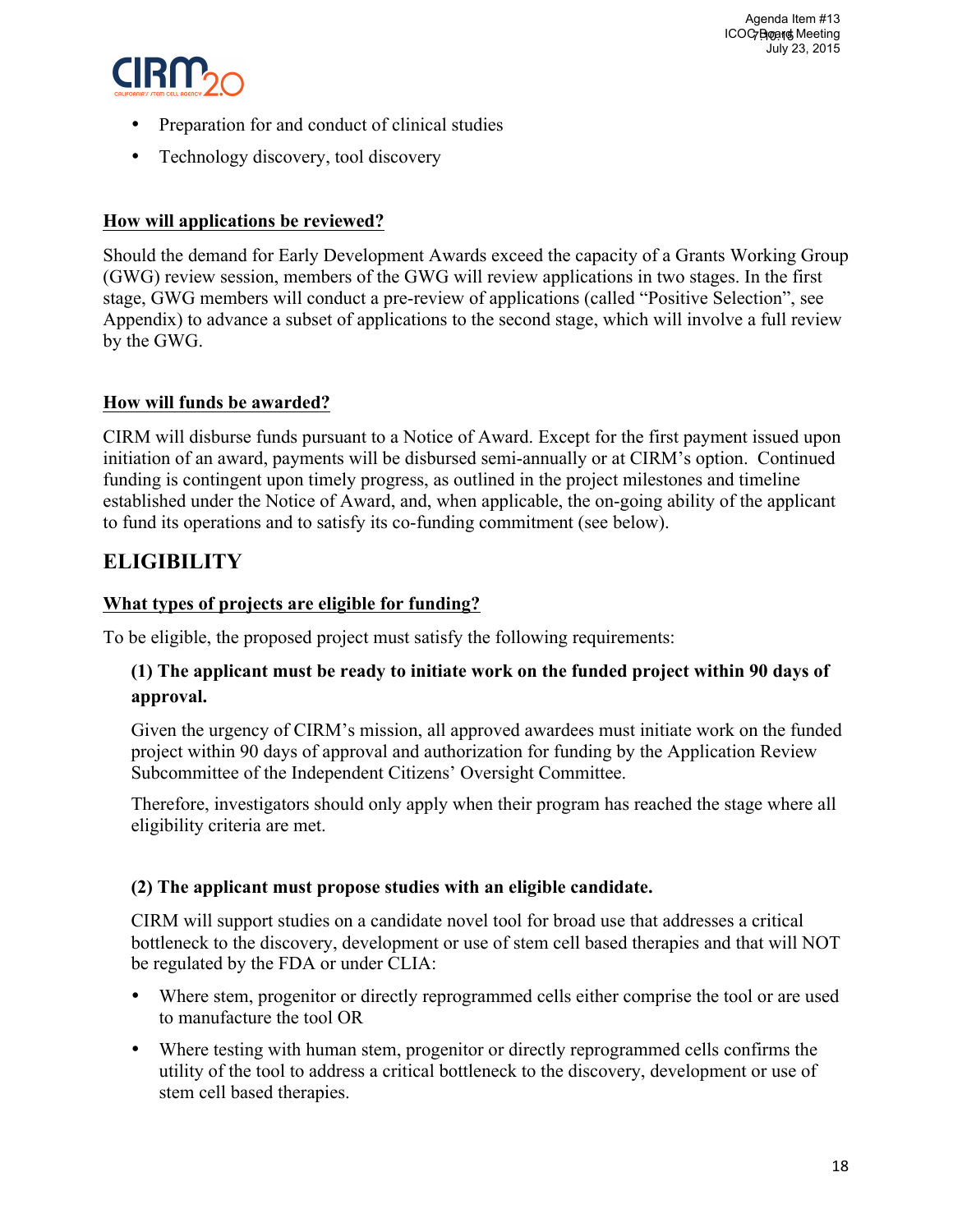

## **(3) The candidate must be at an appropriate stage of readiness.**

Proof of concept studies with a prototype tool (candidate) must have demonstrated feasibility to meet initial performance criteria in test system(s) relevant to addressing the bottleneck.

## **(4) The applicant must demonstrate appropriate levels of co-funding.**

CIRM will require for-profit applicants to co-fund at least 20% of the total "Allowable Project Costs". Allowable Project Costs are those costs permitted under CIRM policies and regulations and include both direct and indirect costs. The sum of CIRM funds requested plus the cofunding contribution by the applicant make up the total Allowable Project Cost. Non-profit applicants may provide co-funding but it is only required when project costs are in excess of allowable CIRM award funding. The co-funding may come from any funding source arranged by the applicant but may not include "in-kind" or similar types of support. Documentation demonstrating the commitment of funds to cover the proposed co-funding amount must be provided at the time of application submission (e.g., copy of executed term sheet showing amount of co-funding, conditions, and source).

#### **(5) For-profit organizations must demonstrate solvency**

For-profit organizations must provide documentation that shows 180 days cash on hand from date of application submission and the financial ability to meet the co-funding and contingency requirements for the term of the project. The determination of solvency will be made at CIRM's sole discretion.

## **Who can apply?**

#### **California Based Organizations**

California Organizations (for-profit and non-profit) may use CIRM funds for eligible project costs incurred both in California and outside California. To qualify as a California organization, the organization must have >50% of its employees located in, and paid in, the state of California, and conduct the award activities from the California location.

#### **Non-California Based Organizations**

Non-California organizations may also apply; however, CIRM funding can be used only for allowable expenditures incurred within California. The applicant must demonstrate by the application deadline a commitment of funds from other sources for project activities outside of California.

#### **Who can serve as the Principal Investigator (PI)?**

To be eligible, the PI must satisfy the following requirements:

• Must be an employee of the applicant organization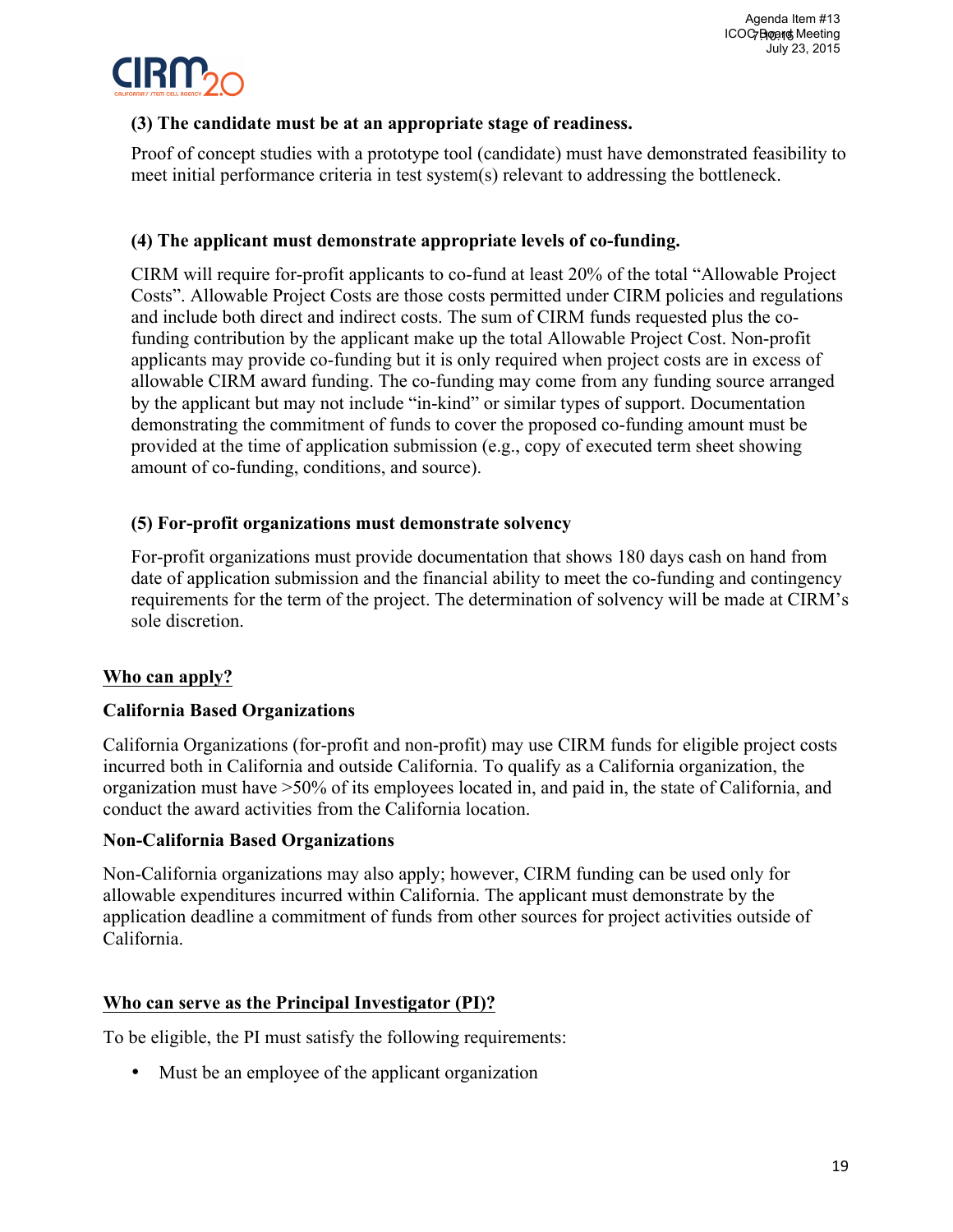

- Must commit at least 30 percent effort to working on the project (note: "project" includes both the CIRM-funded and applicant co-funded components). Any effort for which salary from CIRM is claimed must be expended in California
- Must be authorized by the applicant organization to conduct the research and assume the responsibilities of the PI
- Must not currently have another application pending review or approval under this funding opportunity

| <b>Applications Due</b>                  | March and September of each year.<br>Specific dates and times will be posted on<br>the CIRM website. |
|------------------------------------------|------------------------------------------------------------------------------------------------------|
| <b>Grants Working Group (GWG) Review</b> | Approximately 3 months post submission                                                               |
| <b>ICOC Review and Approval</b>          | Approximately 5-6 months post submission                                                             |
| <b>Award Start</b>                       | Must start within 3 months of award<br>approval                                                      |